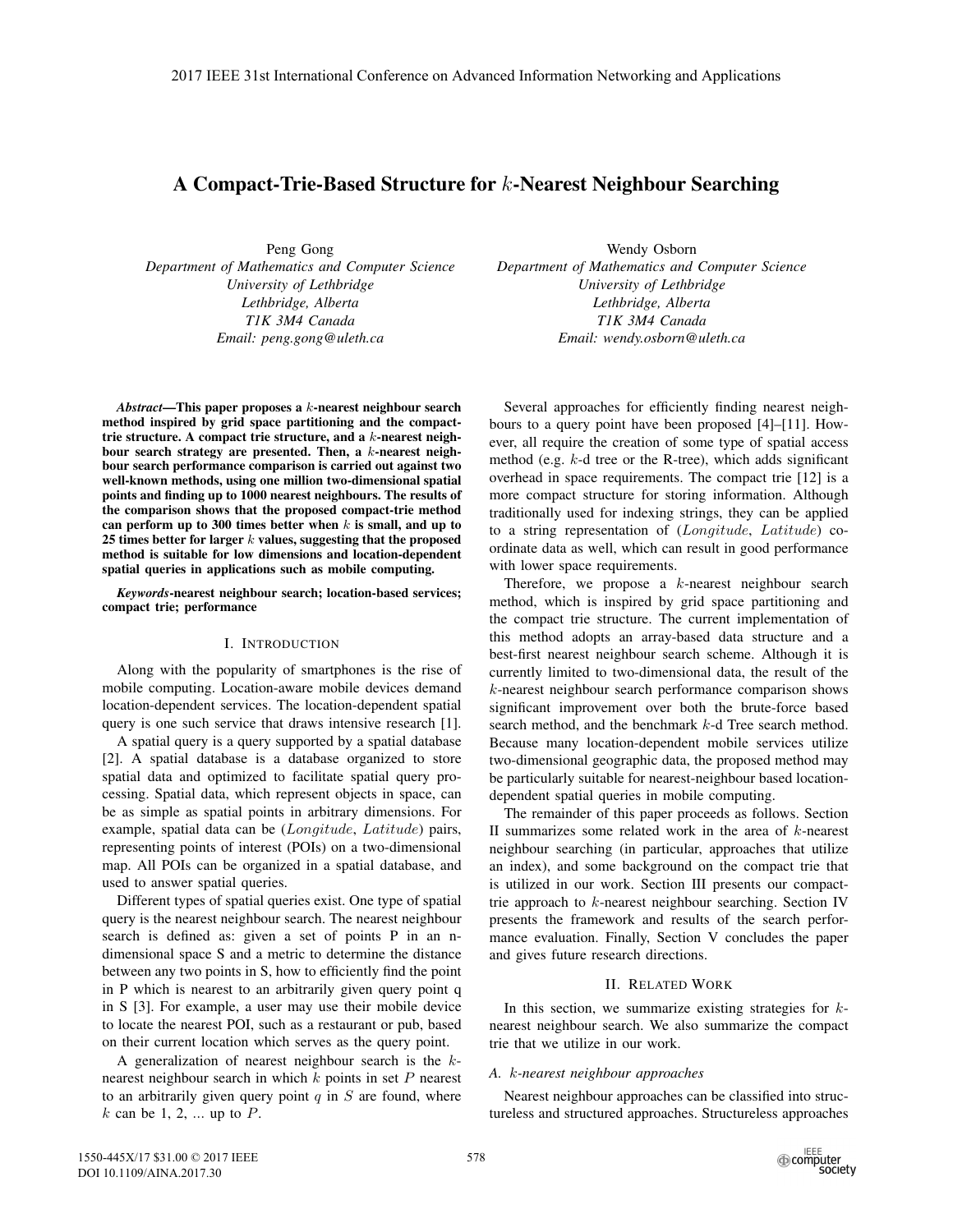do not maintain a data structure to be utilized in the search. The most straightforward structureless approach is a Bruteforce approach. Here, the distances between query point  $q$ and all points in set  $P$  are calculated first, before processing P to find the  $k$ -nearest neighbours. A list of  $k$ -nearest neighbours is kept, with a new nearest neighbour being inserted into the proper place. Although the space complexity is low, inserting into the list of nearest neighbours can be costly for higher values of  $k$ .

Structured approaches, on the other hand, utilize some type of data structure to improve performance, at the possible expense of both space complexity and the cost of constructing the index [4]–[11]. Burkhard and Keller [4] proposed three data structures for nearest neighbour search, which are equivalent to multi-way trees. Fukunaga [5] employed recursive decomposition of a search space and applied a branch-and-bound methodology to create the resulting search data structure. The core of the branchand-bound methodology is that while systematically accessing and evaluating all candidate data, subsets of data are eliminated as early and often as possible, according to the continuously optimized bound(s) derived during the evaluation.

The first nearest neighbour search algorithm proposed for the k-d tree was proposed by Friedman *et al.* [6]. Sproull [7] improved upon this approach by noting that since Euclidean distance calculations are invariant under rotation, the planes that partition space along a particular dimension in the  $k$ d tree can actually be arbitrary k-dimensional hyperplanes. Although these may lead to an improved partitioning of space, Sproull identifies the following limitations: 1) the additional cost of computing the distance between a point and an arbitrary hyperplane, and 2) choosing an arbitrary partition hyperplane perpendicular to an axis other than the coordinate axes can incur additional costly computations.

Nearest neighbour approaches using the R-tree are also proposed, including one from Brinkhoff *et al.* [8], which computes k-nearest neighbours via a spatial join operation.

Finally, some approaches can be applied to any hierarchical data structure. Roussopoulos *et al.* [10] propose a branchand-bound k-nearnest neighbour search that can be applied to any tree-type data structure. It is a depth-first search strategy, which for every node visited, places its children on a queue in order of its distance from the query point. If a node is too far from the query point, it is pruned. Otherwise, it is visited further. This continues until  $k$  nearest neighbours have been found. Hjaltason and Samet [11] propose a similar best-first strategy that does not require the number of nearest neighbours to be known in advance.

## *B. Compact Trie*

The trie [14] is a hierarchical data structure traditionally used for indexing strings. In a trie, every leaf node represents a string, while a non-leaf node contains a sequence of one or



Figure 1. Trie for strings "A", "to", "tea", "ted", "ten", "i", "in", and  $"inn" (from [13])$ 

more characters that make up the prefix (i.e. beginning) of every string that is a descendent of this node. Fig. 1 depicts an example Trie for several strings. Note that the prefix of every node is its immediate ancestor.

For this work, a compact trie is utilized. A compact trie is a space-optimized trie, which is organized by requiring all non-terminal nodes to have more than one descendant [12]. Therefore, the compact trie will likely have fewer nonterminal nodes than its equivalent full trie, and searching within fewer non-terminal nodes would on average take less time. Although insertion and deletion operations within a compact trie involve additional adding, splitting, and merging operations, insertion is only required to construct the trie once, and deletion will not be needed (assuming a static data set).

Several approaches for implementing a trie have been proposed, including [15], [16]. We chose the double-array implementation of trie, proposed by Aoe [15]. The double array structure has a search time complexity similar to the conceptual trie (see Fig. 1) and a reasonable space complexity of:  $number(trie\_nodes) * sizeof(string)$ .

Here, a trie is represented by two arrays - BASE and CHECK. When constructing a double-array trie and performing basic trie operations (search, insertion, deletion), all must conform to both of the following rules. When traversing from a parent trie node S to its immediate child trie node T as a result of character C:

$$
T = BASE[S] + CODE[C]
$$

$$
CHECK[T] = S
$$

where CODE[C] represents a unique numerical code for character C. All trie nodes are mapped to the index values of BASE and CHECK. Special algorithms are developed to construct the double-array trie and perform basic operations within the trie according to the rule.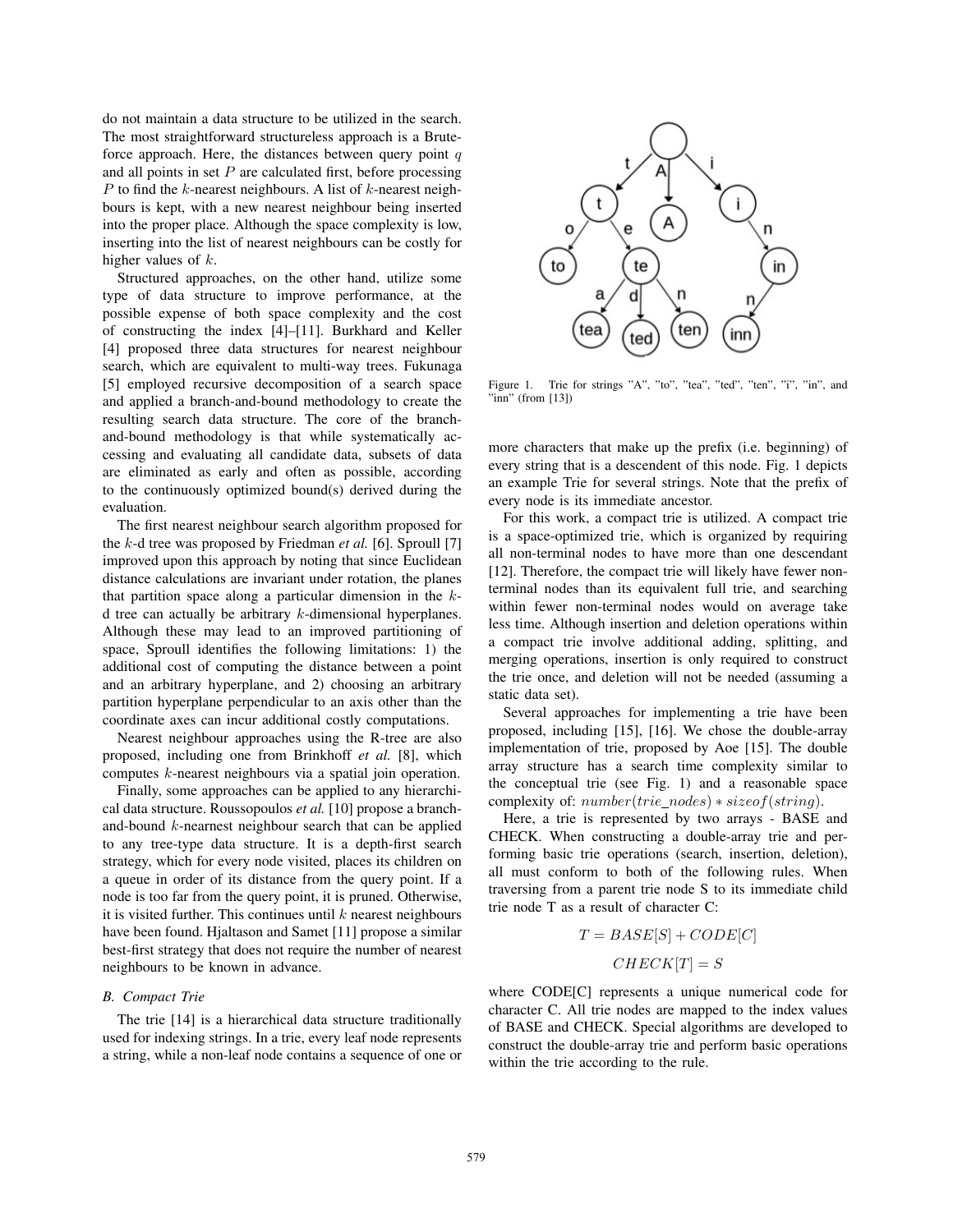# III. COMPACT-TRIE-BASED K-NN SEARCH METHOD

In this section, a compact-trie-based  $k$ -nearest neighbour search method is proposed. The method is divided into three steps: (1) data preparation, (2) trie construction, and (3) search. We first present some preliminaries and motivation behind this approach before presenting the steps.

# *A. Preliminaries*

The method is inspired by the intrinsic relationship between grid partitioning and Cartesian coordinates composed of positive pure decimal numbers.

Intuitively, an n-dimensional space can be partitioned by orthogonal lines into n-dimensional cells. For example, take a simple square-shaped two-dimensional space. Applying the Cartesian coordinate system, the original space before any grid partitioning can be defined by the Cartesian coordinates of its four corners: the lower-left corner  $(0, 0)$ , the lower-right corner  $(1, 0)$ , the upper-right corner  $(1, 1)$ , and the upper-left corner  $(0, 1)$ . Further, the original space can be assigned a label by using the Cartesian coordinates of its lower-left corner  $(0, 0)$ . Next, this space is partitioned by orthogonal lines into 10 by 10, 100 square-shaped, nonoverlapping regions (i.e. cells) evenly. Each of these regions can be labeled by the Cartesian coordinates of its lower-left corner. For example,  $(0.0, 0.1)$  is the label for the region  $(0.0, 0.1), (0.0, 0.2), (0.1, 0.1)$  and  $(0.1, 0.2),$  while  $(0.9, 0.9)$ represents the region  $(0.9, 0.9), (0.9, 1.0), (1.0, 0.9),$  and  $(1.0, 1.0)$ . Similarly, any one region, such as the one labeled as  $(0.2, 0.3)$ , can be partitioned further into 10 by 10, 100 square-shaped, non-overlapping sub-regions. Each sub-region can be denoted or labeled by the Cartesian coordinates of its lower-left corner, such as (0.20, 0.30),  $(0.20, 0.31), (0.20, 0.32), \ldots (0.29, 0.39).$ 

Conceptually, such recursive partitioning of a space could be performed infinitely. The only physical limit is the precision of a positive pure decimal number. The resulting region of space can be infinitely small so as to be deemed as a spatial point. Alternatively, any spatial point can be deemed as a certain region. For example, the spatial point  $(0.20, 0.31)$  is the region labeled as  $(0.20, 0.31)$ . So the Cartesian coordinates of a spatial point composed of positive pure decimal numbers can be deemed as the label of a certain region resulted from such a grid partitioning.

The labels of the regions can be re-organized by making some modifications as follows, by removing the leading 0s (before the decimal point) and then interleaving the remaining digits. Using the grid partitioning example above, the labels of the regions at the first level of partitioning:  $(0.0, 0.0), (0.0, 0.1), (0.0, 0.2), \ldots, (0.9, 0.9)$  can each be modified to become  $00, 01, 02, \ldots, 99$  respectively. Similarly, the labels of the regions at the second level of partitioning: (0.20, 0.30), (0.20, 0.31), (0.20, 0.32), ..., (0.29, 0.39) can be modified to become 2300, 2301, 2302, ..., 2399. The common prefix 23 is the label of the first level

region encompassing the 100 second level regions which can be uniquely denoted by the rest suffixes 00, 01, 02, ..., 99, respectively. Similar modifications can be applied to any region at any level of partitioning.

Here are some benefit resulting from these label modifications. The new labels are more succinct. New labels different in length indicate their corresponding regions are at different levels of partitioning. The longer a new label, the higher the partitioning level of the corresponding region, and the smaller the corresponding region. New labels equal in length indicate that their corresponding regions are at the same level of partitioning. New labels sharing a common prefix are within the same region, of which the new label is the common prefix. This approach is used to assemble Cartesian coordinates of spatial points composed of positive pure decimal numbers into the strings in our strategy.

Grid partitioning will not result in any partially overlapped regions. The regions at the same level of partitioning are non-overlapping. A region at a lower level of partitioning would either fully encompass a region at a higher level of partitioning, or not encompass it at all. A tree-type data structure is a natural fit for organizing the regions resulting from such a grid partitioning. The root node represents the entire space. Every other node can represent a certain region. The level of a node indicates the partitioning level of the region represented by the node. There is no direct connection between any pair of nodes at the same level. The direct connection between an upper level node and a lower level node can indicate the region represented by the upper level node encompasses the region represented by the lower level node.

The compact trie is adopted to store, index, and search spatial points. The spatial points are deemed as regions resulting from the grid partitioning described earlier. Every node of the compact trie represents a certain region and is associated with the new label of the region. The new label associated with any non-terminal node, except for the root node, must be the longest possible common prefix of the new labels associated with its immediate child nodes, and the length of the common prefix must be an integral multiple of the dimensionality of the spatial points. The region denoted by such a new label is actually the smallest possible region resulted from the same grid partitioning that encompasses all regions represented by the child nodes of the non-terminal node. So, constructing a compact trie from spatial points naturally groups certain spatial points and/or certain regions together, and naturally partitions the space, which is appealing to a search for a certain spatial point or region. It is worth mentioning that the level of a compact trie node does not indicate the partitioning level of the region represented by the node.

Last, referring back to the grid partitioning example, it is worth noting that the length of the new label of any region at the first partitioning level is 2, or the dimensionality 2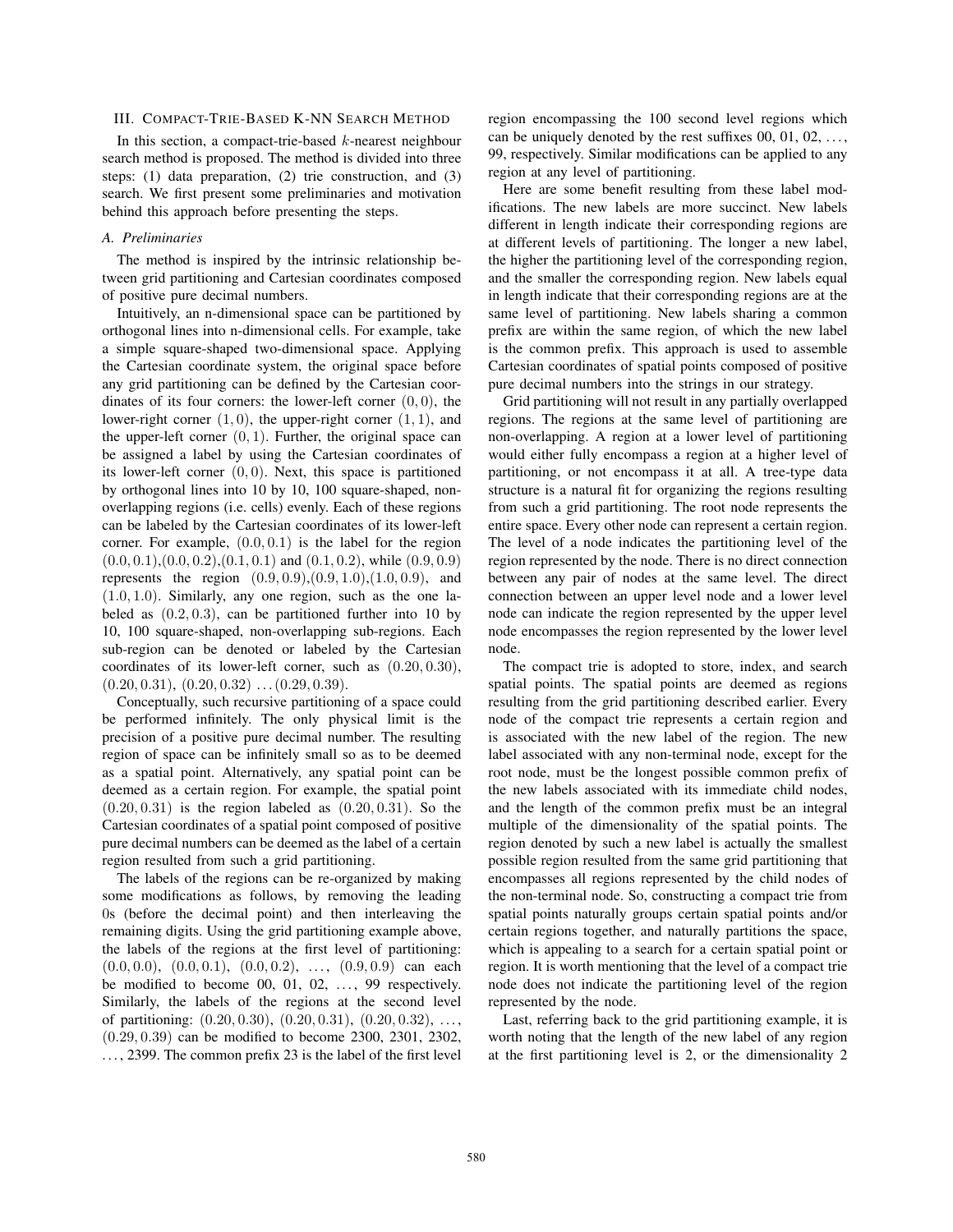multiplied by the level of partitioning 1. The length of the new label of any region at the second partitioning level is 4, or the dimensionality 2 multiplied by the level of partitioning 2. To generalize, the length of the new label of any region at the nth partitioning level is the dimensionality multiplied by the level of partitioning n. That is why the length of the unique string associated with any compact trie node, except for the root node, must be an integral multiple of the dimensionality. So, the length of the longest possible common prefix referred in the previous paragraph must also be an integral multiple of the dimensionality, rather than the length of the longest common prefix. Therefore, the compact trie constructed in this proposed method is not literally following the compact trie definition because the string associated with a non-terminal node (except for the root node) in the compact trie is not the longest common prefix of all strings associated with its immediate child nodes.

## *B. Sample Point Set*

For illustration purposes, and inspired by the (Longitude, Latitude) pair of the Global Position System (GPS) data format (e.g. (47.644548, -122.326897)), we generate a synthetic data set consisting of 15 two-dimensional spatial points, whose coordinates are represented as positive pure decimal numbers. Table I shows the data set. The number of digits after the decimal point is 6 in the present illustration, but can be larger if higher spatial resolution is needed for the application. In addition, we assume that all points in the data set are unique.

## *C. Data Preparation*

We now describe our strategy, by first assembling the strings for each co-ordinate. We first normalize all coordinate values to positive pure decimal numbers between 0 and 1, and to as many digits after the decimal as required. Table I shows the co-ordinate values normalized to 6 digits after the decimal.

Next, the core step of data preparation is to, for each spatial point in the data set, assemble a string composed of digits only, based on its preprocessed positive pure decimal number coordinates, by interleaving the digits after the decimal point of all coordinates in an orderly fashion. The complete numeric information of the multi-dimensional coordinates of the spatial point will be preserved. For example, let us take spatial point 1 (0.001251, 0.563585) from Table I to illustrate the assembling process. The first digits after the decimal point of the two coordinates are 0 and 5. Interleave them to form a string 05. Next, the second digits after the decimal point of the two coordinates are 0 and 6. Interleave them in the same order to form a string 06. Append the string 06 to the string 05 to form a string 0506. Repeat the same interleaving and appending procedures for the remaining digits after the decimal point

| ID             | Longitude | Latitude | String Format |
|----------------|-----------|----------|---------------|
| 1              | 0.001251  | 0.563585 | 050613255815  |
| $\overline{2}$ | 0.193304  | 0.808741 | 189038370441  |
| 3              | 0.585009  | 0.479873 | 548759080793  |
| 4              | 0.350291  | 0.895962 | 385905299612  |
| 5              | 0.822840  | 0.746605 | 872426864005  |
| 6              | 0.174108  | 0.858943 | 187548190483  |
| 7              | 0.710501  | 0.513535 | 751103550315  |
| 8              | 0.303995  | 0.014985 | 300134999855  |
| $\overline{Q}$ | 0.091403  | 0.364452 | 039614440532  |
| 10             | 0.147313  | 0.165899 | 114675381939  |
| 11             | 0.147313  | 0.165890 | 114675381930  |
| 12             | 0.091403  | 0.374452 | 039714440532  |
| 13             | 0.091403  | 0.374552 | 039714450532  |
| 14             | 0.710501  | 0.514535 | 751104550315  |
| 15             | 0.091403  | 0.365452 | 039615440532  |
|                |           |          |               |

Table I SAMPLE POINT SET

Table II SORTED STRING FORMATS

of the two coordinates, ultimately producing the final string 050613255815 for spatial point 1. Similarly, the remaining spatial points are processed.

After all co-ordinates are mapped to strings, the strings are sorted in ascending order according to their numeric values. Such an ordering naturally groups together strings sharing the longest common prefix. Table II shows the ordered strings for our example. Strings 039614440532 and 039615440532 are grouped together because they share the prefix 03961, while 039714440532 and 039714450532 are grouped together because they share the prefix 0397144. Similarly, strings 039614440532, 039615440532, 039714440532 and 039714450532 are grouped together because they share the prefix 039; while 114675381930 and 114675381939 are grouped together because they share the prefix 11467538193; 187548190483 and 189038370441 are grouped together because they share the prefix 18; and finally, 751103550315 and 751104550315 are grouped together because they share the prefix 75110.

The purpose of such an ordered output is to facilitate the construction of the compact trie, which is presented in the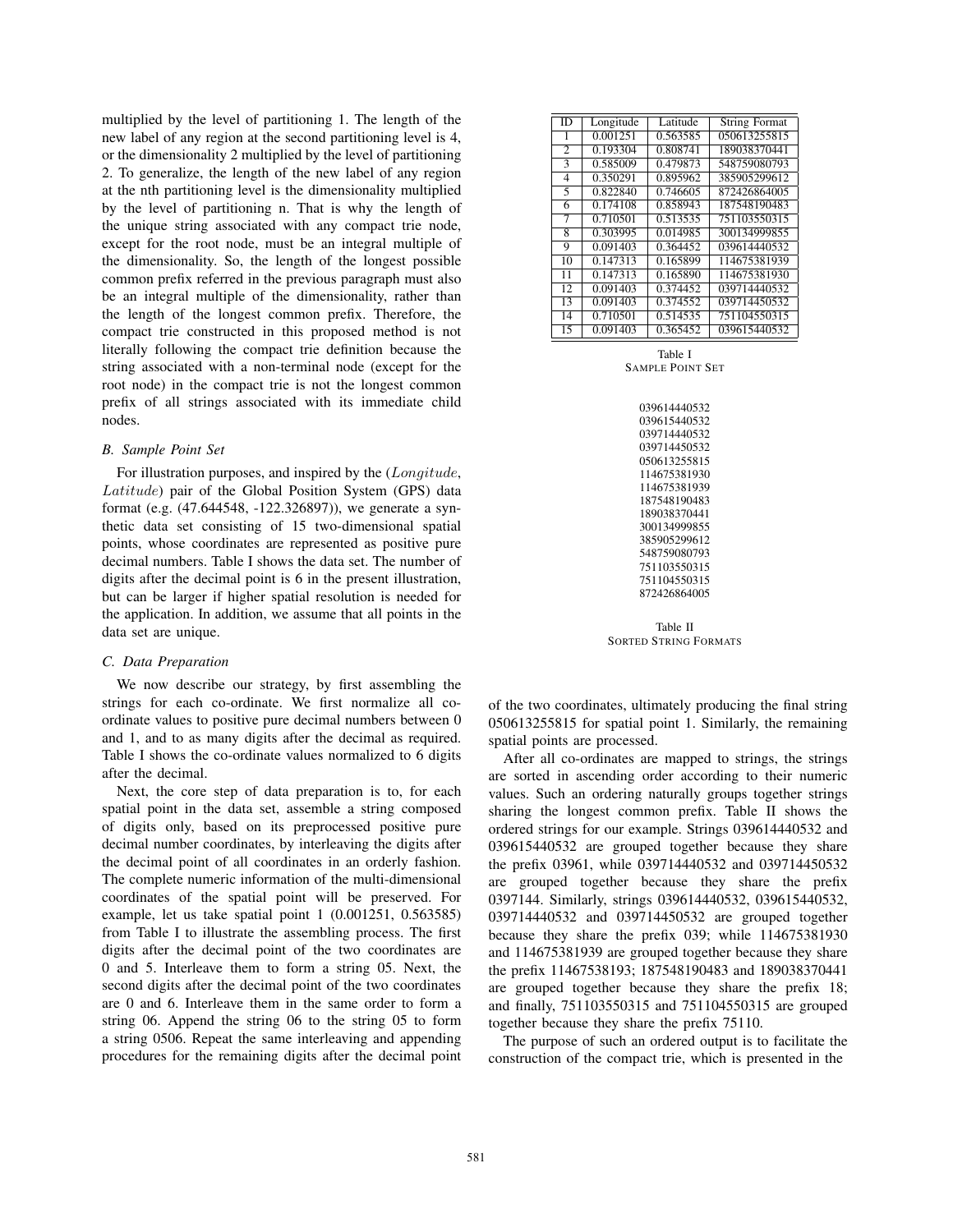

Figure 2. Trie Structure after Inserting the First Eight Strings from TABLE II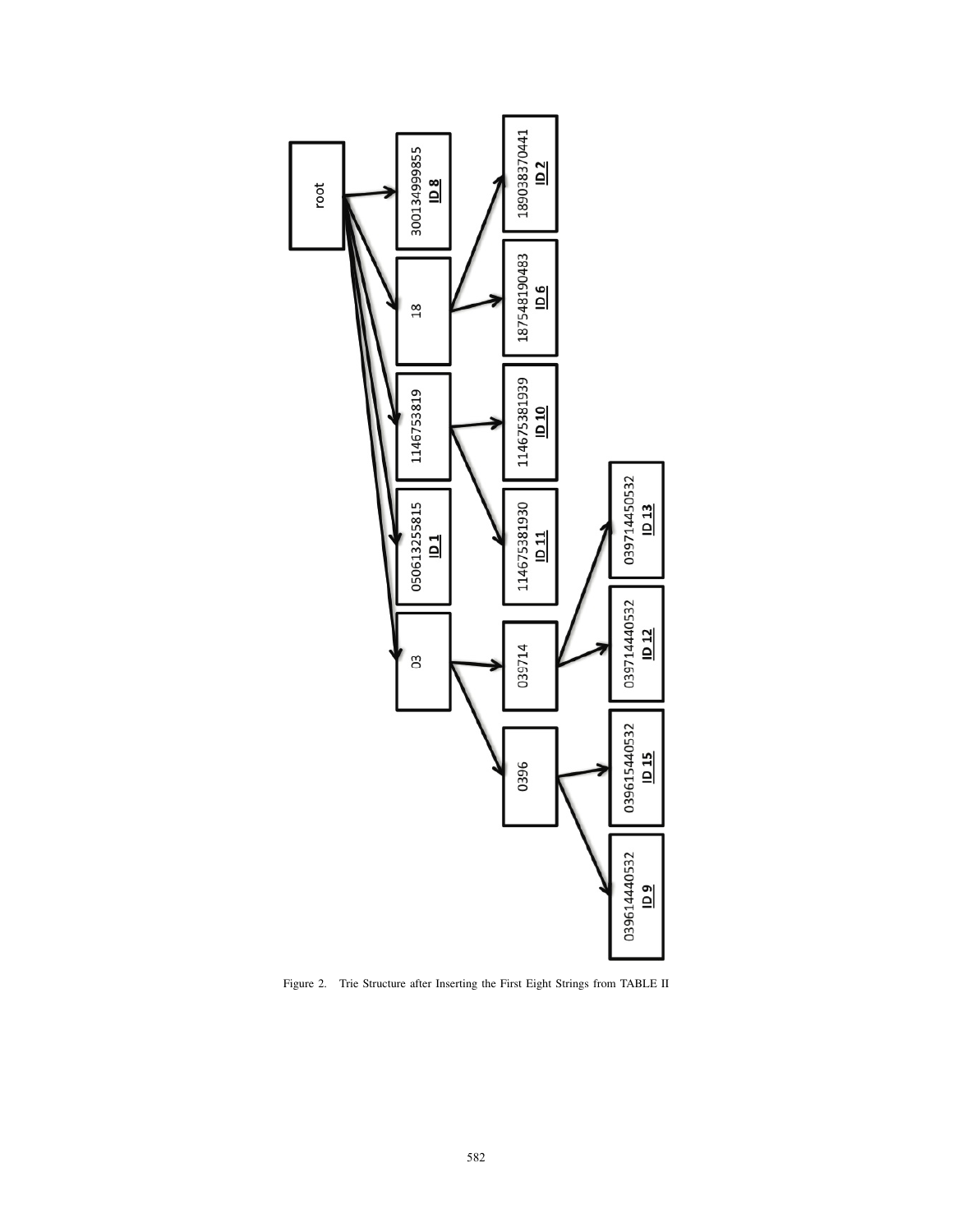next section. It is worth mentioning that sorting strings in some way is frequently employed in the initial construction of a trie, when indexing a large number of strings [14].

## *D. Compact Trie Construction*

Once the strings corresponding to the co-ordinates of each spatial point have been formed, they are used to create a compact trie.

Fig. 2 depicts a partially constructed compact trie after the first 8 strings from TABLE II have been inserted. Each node is represented by a rectangular box. There is always one and only one depth-0 node, the root node, which is associated with an empty string according to the definition of the trie. Every other node of the compact trie is associated with one unique string. The unique string associated with any non-terminal node (except for the root node) is the longest common prefix of all strings associated with its immediate child nodes. Every terminal node contains one unique string corresponding to one unique spatial point. Each also contains the unique  $ID$  associated with the spatial point uniquely corresponding to that terminal node.

After all 15 strings have been inserted, the resulting compact trie is composed of 22 nodes. There are 15 terminal nodes in total.

With respect to the arrows in Fig. 2, an arrow in the compact trie points from a parent node to its immediate child node. The directional arrow is not intended to suggest that the traverse between a parent node and its immediate child node is only in one direction. The directional arrow is used to indicate the parental-child relationship between the two nodes. The traversal between a parent node and its immediate child node is bi-directional. In other words, a tree traversal algorithm would be able to traverse either from a parent node to its immediate child node or from a child node to its immediate parent node. A node can be accessed both from its immediate parent node and from its immediate child node, if they do exist. If there is no arrow between two nodes, accessing one node from the other node must be via existing arrows or paths.

# *E. Searching the Compact Trie*

For  $k$ -nearest neighbour searching the compact trie, we utilized the best-first nearest neighbor search (BFNNS) algorithm [17]. The core of the BFNNS algorithm is to build and maintain a priority queue. Applicable to all nodes, the shorter the minimum distance of a node to the query point, the higher the priority of the node in the priority queue.

Since a terminal node represents one unique spatial point, the minimum distance of a terminal node to the query point is certain and fixed. A non-terminal node represents one region, as explained earlier. Therefore, the minimum distance of a non-terminal node to the query point is the shortest distance from the boundary of the region to the query point. This minimum distance is also the minimum

distance possible between any point within the region and the query point. The distance is calculated by re-forming the original co-ordinates from the string representation of the node.

There is no need to differentiate their priority in the priority queue when a terminal node and a non-terminal node have the same minimum distance to the query point; either one can be processed first because both would have to be processed anyway in order to find all k-nearest neighbours.

After the priority queue is initialized with the root node, the  $k$ -nearest neighbour search starts by always removing the first item of the priority queue until either all  $k$ -nearest neighbours have been found or the priority queue is depleted completely. If the item removed from the priority queue is a non-terminal node, all of its immediate child nodes are inserted into the priority queue first before any item is removed from the priority queue. The insertion will follow the same principles described above. If an item removed from the priority queue is a terminal node, the next nearest neighbour is found as the unique spatial point represented by the terminal node.

One advantage of the BFNNS algorithm is that the next best or the next nearest neighbour will always be the next terminal node (i.e. spatial point) identified from the priority queue. So, if a  $k$ -nearest neighbour search needs to identify more nearest neighbours, the search can resume from where it stops last time rather than start over again, which can be significant in continuous  $k$ -nearest neighbour search. This is significant in structures that have more than two children from a given node. In contrast, the depthfirst nearest neighbour search (DFNNS) algorithm [17] is largely based on branch-and-bound and keeps pruning the branch determined to be outside the most updated bound. Any additional nearest neighbour would likely require the DFNNS to start over again because the branch containing the next nearest neighbour may have been pruned and cannot be recovered.

## IV. EVALUATION

In this section, we preliminarily evaluate the  $k$ -nearestneighbour search performance using the proposed compacttrie structure. The experimental environment and tests are presented first, followed by the results of the evaluation.

## *A. Environment and Tests*

We compare our structure versus both the brute-force method, and the k-d Tree method proposed in [17]. Bruteforce provides the absolute base line performance that any other method must surpass, especially in a low number of dimensions, while the k-d Tree method can be considered a benchmark approach for processing  $k$ -nearest neighbour queries. The performance comparison is carried out using a Lenovo ThinkPad T420, with Intel(R) Core(TM) i5-2520M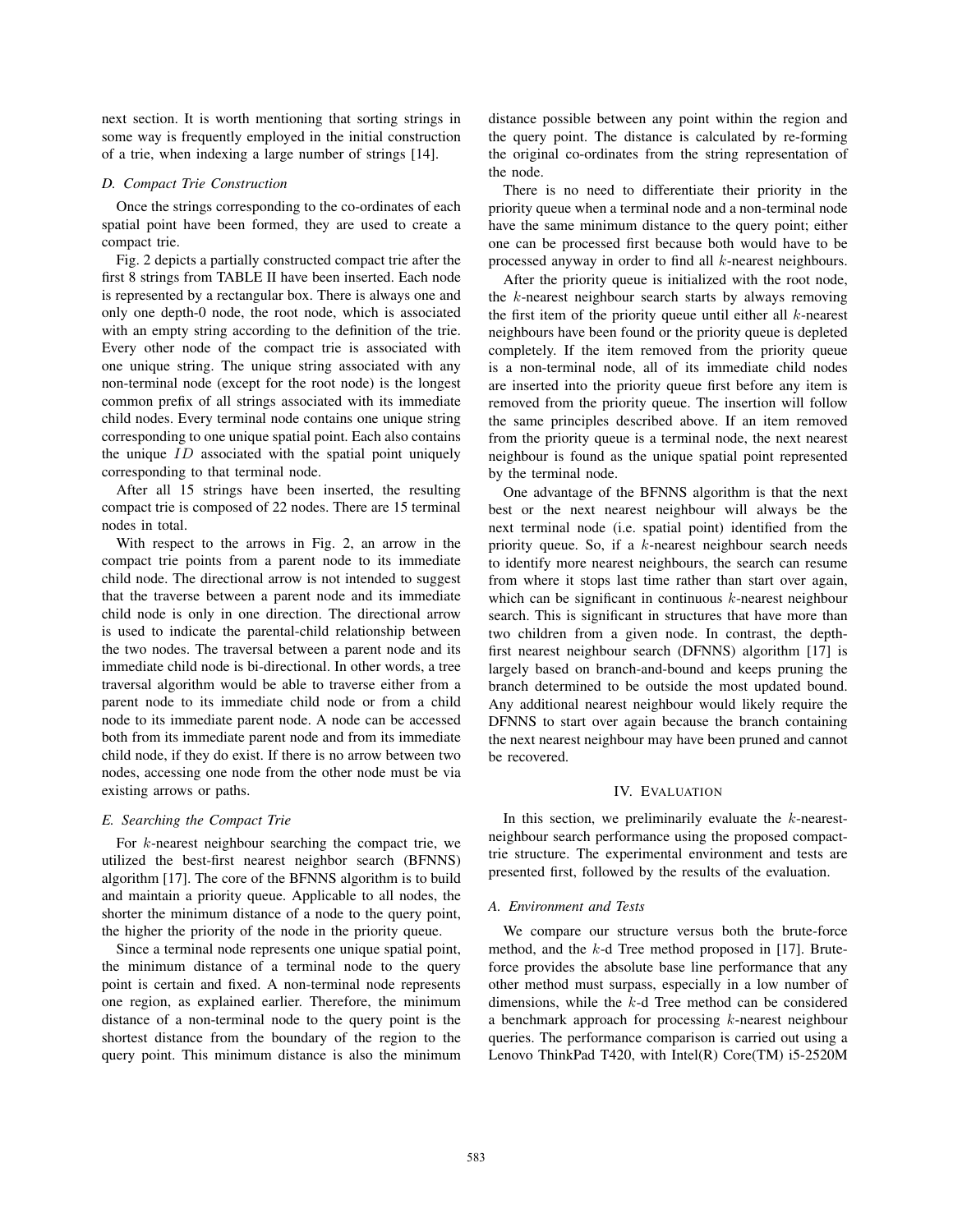

Figure 3. Search Performance, 1 to 10 Nearest Neighbours



Figure 4. Search Performance, 10 to 100 Nearest Neighbours



Figure 5. Search Performance, 100 to 1000 Nearest Neighbours

CPU at 2.50 GHz, 8.00 GB RAM, and running 64-bit Windows 7 Professional Service Pack 1. We utilize a synthetic data set of 1,000,000 randomly-generated points of interest (POIs). In addition, point queries are randomly generated for each test.

The test is that for a given two-dimensional query point,

search for its  $k$  nearest neighbours in the POIs. For several  $k$ values ranging from 1 to 1000, both the compact-trie-based search and the brute-voce search are executed one thousand times, each time with a different randomly-generated query point. The average running time (in microseconds) of the program to complete one test for a given  $k$  value is used to measure the k-nearest neighbour search performance of the program.

## *B. Results*

Figs. 3,4, and 5 presents the results of our evaluation. As we can see, the compact-trie-based method performs consistently better than both the brute-force based  $k$ -d Tree search methods:

- The best improvements are found for between 100 and 1000 nearest neighbours (Fig. 5) The compacttrie-based method performs at least 25 times better than both of the other approaches. We found that the execution times for the compact-trie approach are between approximately 115 microseconds for 100 nearest neighbours, up to 850 microseconds for 1000 nearest neighbours. For brute-force, the execution times are between approximately 13,000 and 52,000 for locating between 100 and 1000 nearest neighbours, respectively. For the k-d Tree search, the execution times are between approximately 14,500 and 29,000 microseconds for locating between 100 and 1000 nearest neighbours.
- For up to 100 nearest neighbours (Fig. 4), the compacttrie-based method performs at least 175 times better. For the compact-trie approach, the range of execution times is between 54 and 115 microseconds for between 10 to 100 nearest neighbours. For the brute-force and  $k$ -d Tree approaches, the range for the same  $k$  values is between 9,900 and 13,000 microseconds, and 13,200 and 15,000 microseconds, respectively.
- Even at the smaller numbers of nearest neighbours, the improvement is significant. The smaller the value of  $k$ , the higher the performance ratio is, up to 300 times better (as seen in Fig. 3. This suggests the compact-trie-based method may still have a significant advantage in k-nearest neighbour search applications where  $k$  is less than 100. Executions times for up to 10 nearest neighbours are between 40 and 54 microseconds for the compact-trie method, between 9,300 and 9,900 microseconds for the brute-force approach, and between  $13,000$  and  $13,200$  microseconds for the  $k$ -d Tree approach.

## V. CONCLUSION

In this paper, a compact-trie-based  $k$ -nearest neighbour search method is proposed. Through the k-nearest neighbour search performance comparison against both the bruteforce based and the k-d Tree methods, the compact-triebased method shows consistent performance superiority.